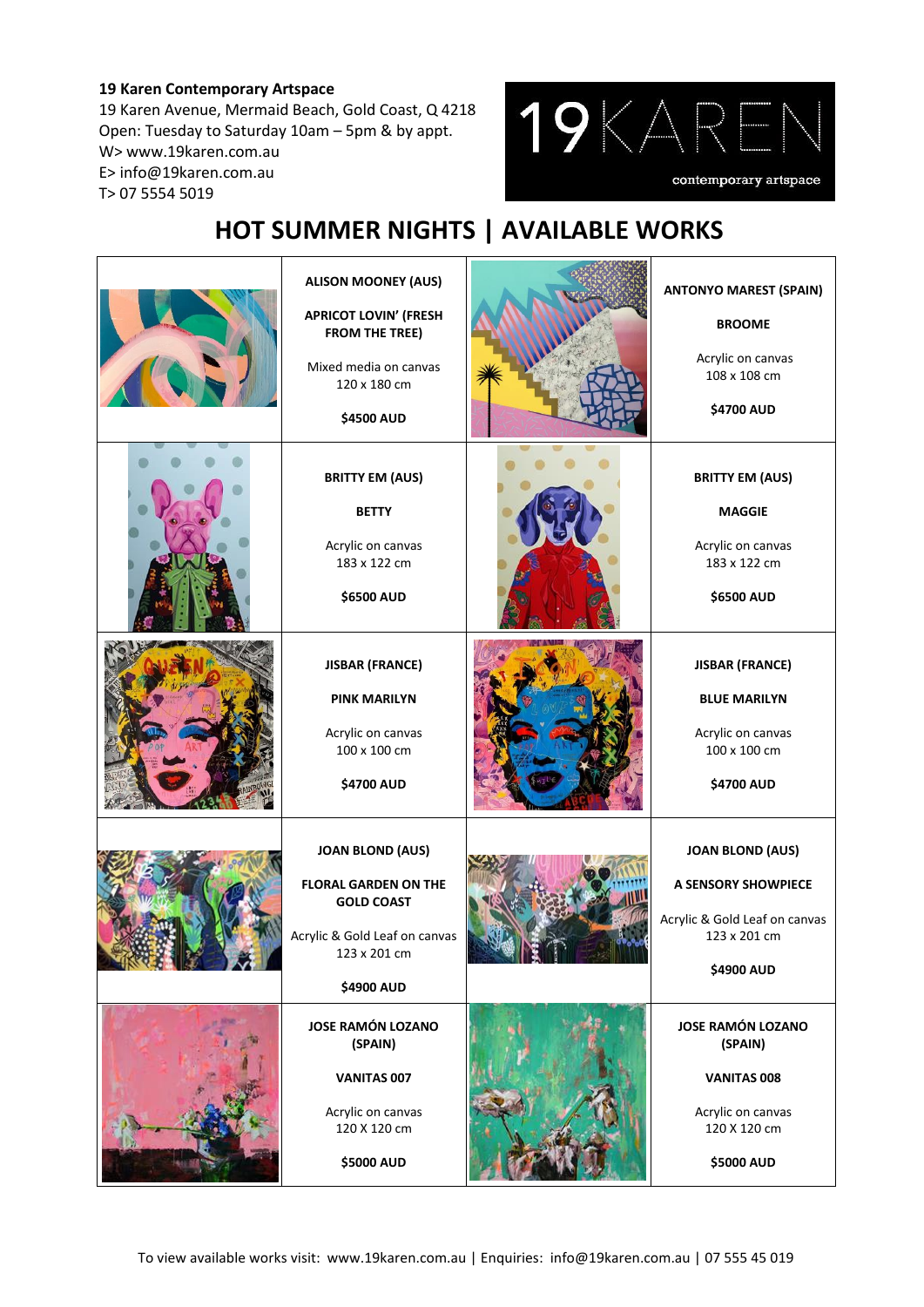### **19 Karen Contemporary Artspace**

19 Karen Avenue, Mermaid Beach, Gold Coast, Q 4218 Open: Tuesday to Saturday 10am – 5pm & by appt. W> www.19karen.com.au E> info@19karen.com.au T> 07 5554 5019



# **HOT SUMMER NIGHTS | AVAILABLE WORKS**

| <b>MELLISSA READ DEVINE</b><br>(AUS)<br><b>TREASURE TROVE</b><br>Acrylic on canvas<br>152 X 152 cm<br>\$4900 AUD                                     | <b>MELLISSA READ DEVINE</b><br>(AUS)<br><b>COUNSEL</b><br>Acrylic on canvas<br>122 X 122 cm<br><b>\$3600 AUD</b>                                        |
|------------------------------------------------------------------------------------------------------------------------------------------------------|---------------------------------------------------------------------------------------------------------------------------------------------------------|
| <b>MELLISSA READ DEVINE</b><br>(AUS)<br><b>JUST BREATH</b><br>Acrylic on canvas<br>152 X 122 cm                                                      | <b>MELLISSA READ DEVINE</b><br>(AUS)<br><b>POSTICHE</b><br>Acrylic on canvas<br>125 X 125 cm                                                            |
| \$4400 AUD<br><b>RAMONA NORDAL</b><br>(CANADA)<br><b>CARAVAN STUDY #18</b><br>Acrylic on canvas<br>91.5 x 91 5 cm<br>\$4200 AUD                      | <b>\$3600 AUD</b><br><b>RAMONA NORDAL</b><br>(CANADA)<br><b>CARAVAN STUDY #17</b><br>Acrylic on canvas<br>91.5 x 91 5 cm<br><b>\$4200 AUD</b>           |
| <b>PATRICK MCMAHON (AUS)</b><br><b>COLOUR HIGHWAY</b><br>Acrylic on canvas<br>160 x 160 cm<br>\$5500 AUD                                             | <b>GERMAN JAUREGUI</b><br>(COLOMBIA / AUS)<br><b>ROSE</b><br>3 mm aluminium sheet plate,<br>2 PAC paint finish<br>80.4 cm x 50.4 cm x 57.4 cm<br>\$6000 |
| <b>CEZARY STULGIS</b><br><b>PRINCE</b><br>Steel wire - high end powder<br>coated with zinc treatment.<br>1.6 (H) x 1.6 (L) x 1 (W) m<br>\$13,000 AUD | <b>TOM BERENZ</b><br>PICASSO HOLIDAY<br>Acrylic & oil on canvas<br>132 x 152 cm<br>\$6900 AUD                                                           |